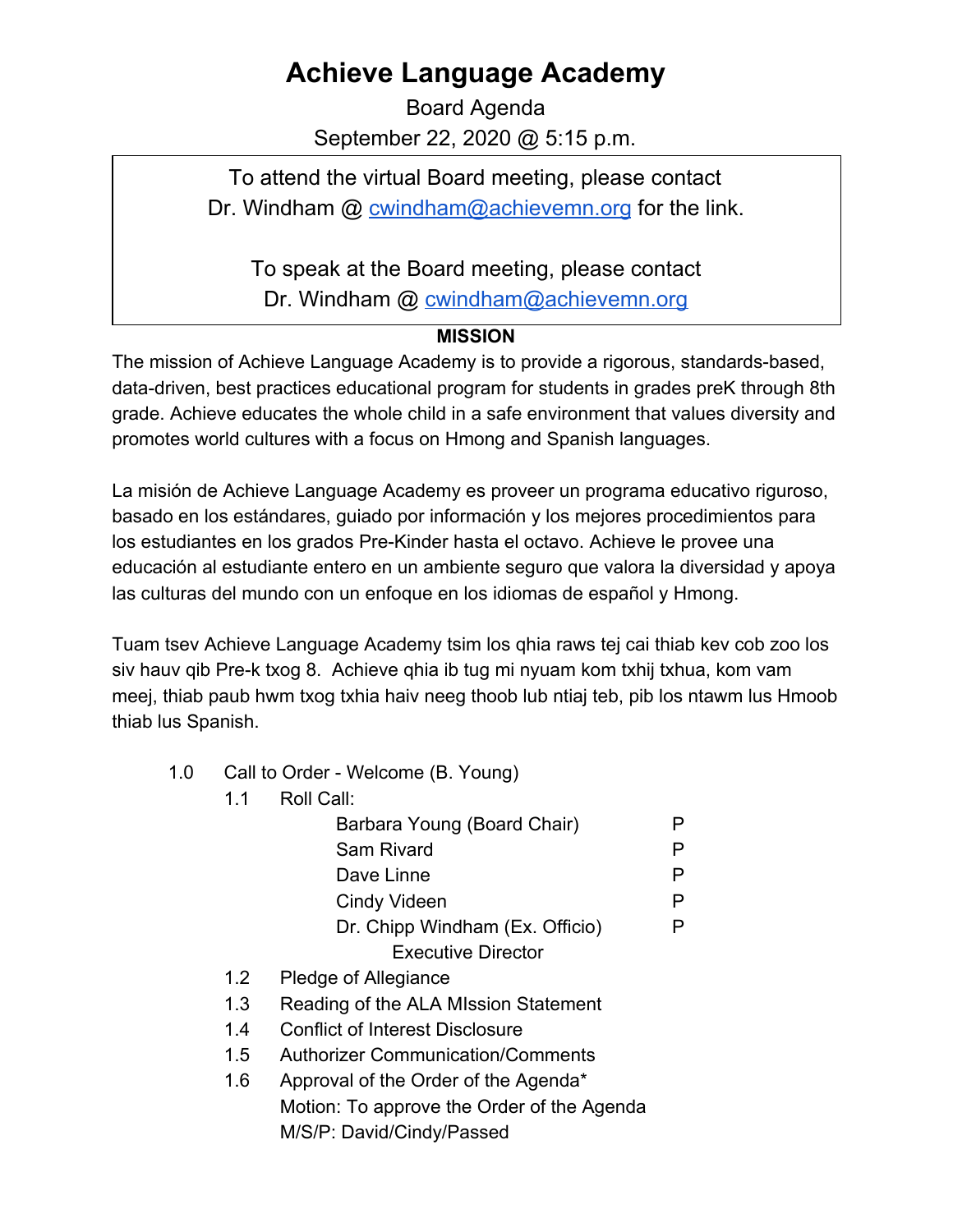- 2.0 Information and Communications (B. Young)
	- 2.1 Public Comment
	- 2.2 Executive Director Report (EXAMPLES)\*
	- 2.3 Executive Director Report\*
- 3.0 Approval of the Consent Agenda (B. Young) Motion: To approve the Consent Agenda M/S/P: Dave/Cindy/Passed
	- 3.1 August 2020 Meeting Minutes\*
	- 3.2 June 2020 Meeting Minutes\*
	- 3.3 MACS Contract\*
	- 3.4 Executive Director Contract\*
	- 3.5 NEO Contract\*
- 4.0 Business (Dr. Windham)
	- 4.1 Finance
		- 4.1.a. August Finance Report\*
		- 4.1.b. Preliminary Budget Discussion\*
	- 4.2 Governance
		- 4.2.a. Election Update
		- 4.2.b Bylaws Revision\* Motion: To accepted the revision of the Achieve Language Academy Bylaws. M/S/P:Cindy/Dave/Passed
		- 4.2.c ALA Learning Model Approval Motion: To approve the instructional model of distance learning with academic support for the start of the 2020/2021 school year.

M/S/P:Dave/Cindy/Passed

- 4.2.d ALA Learning Model Transitions Motion: To grant the authority to the Executive Director to make the decision when to shift learning models and to what learning models, with the support of the Board Chairperson and in consultation with the administrative team. M/S/P: Cindy/Dave/Passed
- 4.3 Human Resources
	- 4.3.a Staffing Update Discussion
		- **Administration** 
			- -Academic Director: Taryn McGovern
			- -Operations Director: Donna Prewedo
			- -Compliance,Data, and Policy Director: TBD